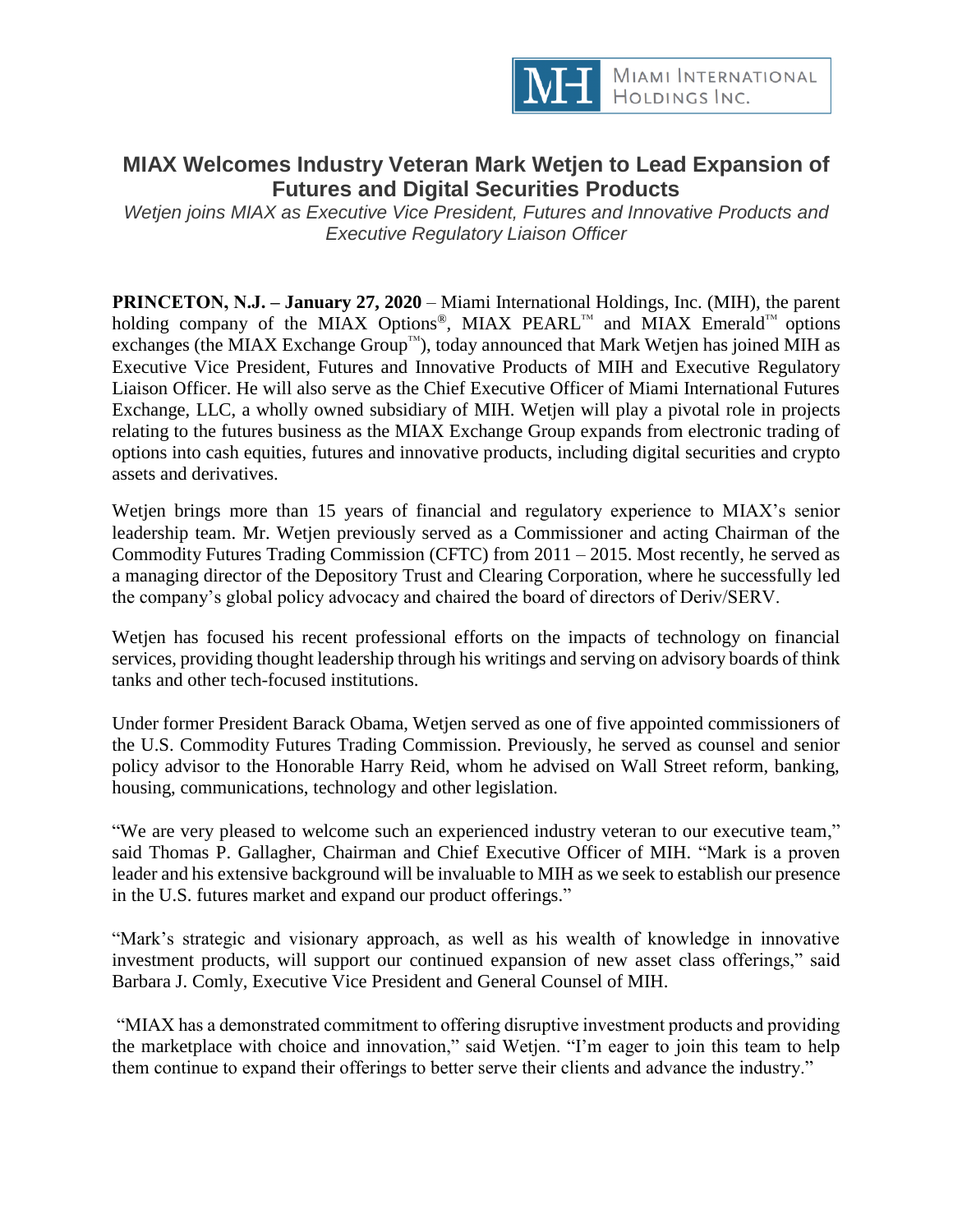Wetjen earned his bachelor's degree from Creighton University, *summa cum laude* and holds a J.D. from University of Iowa College of Law*, with distinction.*

MIH also announced today that it plans to open a Washington, D.C. office in Q1 2020.

For further information regarding the MIAX Exchange Group, please visit [www.MIAXOptions.com](http://www.miaxoptions.com/) or contact MIAX Trading Operations at [TradingOperations@MIAXOptions.com.](mailto:TradingOperations@MIAXOptions.com)

| <b>Corporate Communications Contact:</b> | Dominique Prunetti-Miller       |
|------------------------------------------|---------------------------------|
|                                          | $(609)$ 897-1465                |
|                                          | $d$ prunetti@miami-holdings.com |

## **About MIH and the MIAX Exchange Group**

Miami International Holdings, Inc. (MIH) is the parent holding company of Miami International Securities Exchange, LLC (MIAX<sup>®</sup>), MIAX PEARL, LLC (MIAX PEARL<sup>®</sup>) and MIAX Emerald, LLC (MIAX Emerald<sup>TM</sup> and together with MIAX and MIAX PEARL, the MIAX Exchange  $Group^{\mathbb{N}}$ , three fully electronic options trading exchanges.

MIAX, MIAX PEARL and MIAX Emerald leverage the MIAX Exchange Group's industryleading technology and infrastructure to provide their member firms with traditional pricing and pro rata allocation (MIAX), maker-taker pricing and price-time allocation (MIAX PEARL) market structures, and a hybrid market structure with maker-taker pricing and pro rata allocation (MIAX Emerald).

MIAX Options serves as the exclusive exchange venue for cash-settled options on the SPIKES® Volatility Index (Ticker: SPIKE), a measure of the expected 30-day volatility in the SPDR® S&P 500® ETF (SPY).

The MIAX Exchange Group's executive offices and National Operations Center are located in Princeton, NJ, with additional offices located in Miami, FL.

MIH also owns a controlling interest in the Bermuda Stock Exchange.

To learn more about MIH and the MIAX Exchange Group visit [www.MIAXOptions.com.](http://www.miaxoptions.com/)

## **Disclaimer and Cautionary Note Regarding Forward-Looking Statements**

The press release shall not constitute an offer to sell or a solicitation of an offer to purchase any securities of Miami International Holdings, Inc. (together with its subsidiaries, the Company), and shall not constitute an offer, solicitation or sale in any state or jurisdiction in which such offer; solicitation or sale would be unlawful. This press release may contain forward-looking statements, including forward-looking statements within the meaning of the Private Securities Litigation Reform Act of 1995. Forward-looking statements describe future expectations, plans, results, or strategies and are generally preceded by words such as "may", "future", "plan" or "planned", "will" or "should", "expected," "anticipates", "draft", "eventually" or "projected". You are cautioned that such statements are subject to a multitude of risks and uncertainties that could cause